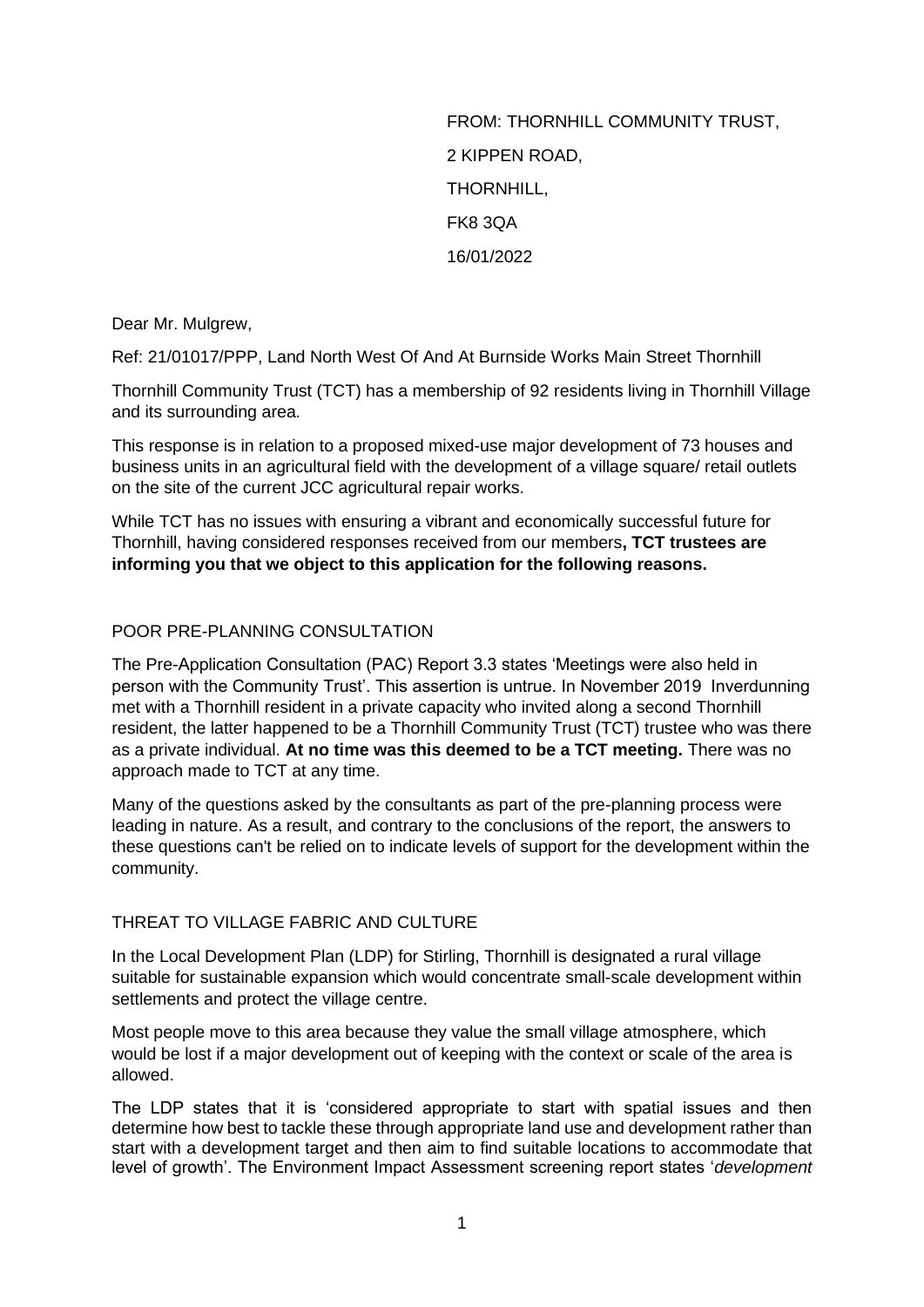*of site (ii) would be contrary to the spatial strategy and supporting provisions of the LDP, and submissions in support of the forthcoming application should set out reasons why, in the opinion of the applicant, these should be set aside.'*

The developer's proposal suggests that because Stirling Council has a housing shortfall the construction of 70 + houses in Thornhill would be the answer, regardless of its impact on the area.

An increase to the village population of approximately 25- 30% is disproportionate to the existing population size, which would have a significant negative effect on the established community. The village Main Street is an important historical conservation area due to the preservation of the original layout of the houses and features of many buildings. A new development right next to this would have a layout and density that is inappropriate for the area and would adversely impact its uniqueness and importance. The 2020 Housing Land Audit identifies 3 sites within the village with space for 16 houses, fewer than one quarter of the proposed number. The LDP says the scale of new housing developments should be *appropriate to existing communities, support placemaking and be supported by the necessary infrastructure.* The developers' proposal for an urban style housing development shows that they have utterly failed to understand the character and sense of place of this Carse village. **Therefore, we object to the proposed housing development type, size and density as being totally inappropriate for the area.**

TCT is aligned with a working group (Thornhill Futures) that has been set up to steer the community through issues arising from the pandemic and ultimately to produce a Local Place Plan. We have already had supportive discussions with Stirling Council officers regarding a number of issues, but a large housing development and a village 'hub' on the edge of the village has never been part of our planning. In fact, a potential hub site which is more appropriately situated in the centre of the village has been identified, with ongoing community consultations suggesting several benefits that would not apply to the site proposed by the developers. These include easier and safer access by the majority of village residents and proximity to existing infrastructure (including the Community Hall and village shop). TCT is currently in the process of applying to the Scottish Land Fund to progress acquisition and development of this site.

The developers' document 'Desktop existing service report' (section A) states *"It is anticipated that the development will consist of approximately 500 residential dwellings".* This is contrary to the proposed 73 houses mentioned elsewhere in the documentation, so we can only assume that the developer has plans to further develop this area which neither Stirling Council nor the local area has been made aware of. We are concerned that this current proposal is the 'thin edge of wedge', with the possibility that future proposals may be looked on more favourably if this one goes ahead.

**In conclusion, this proposal does not 'ensure the scale of new housing development is appropriate to existing communities' and does not 'support placemaking' as required by the LDP and we ask Stirling Council to reject it.**

## RELOCATION OF JCC AND DEVELOPMENT OF BURNSIDE SITE

The Burnside site is earmarked in the LDP for a small development of 5 houses. Instead the developer's proposal is to create a village 'hub,' which would include retail, and renovation of the Tannery Manager's House (on the at-risk register).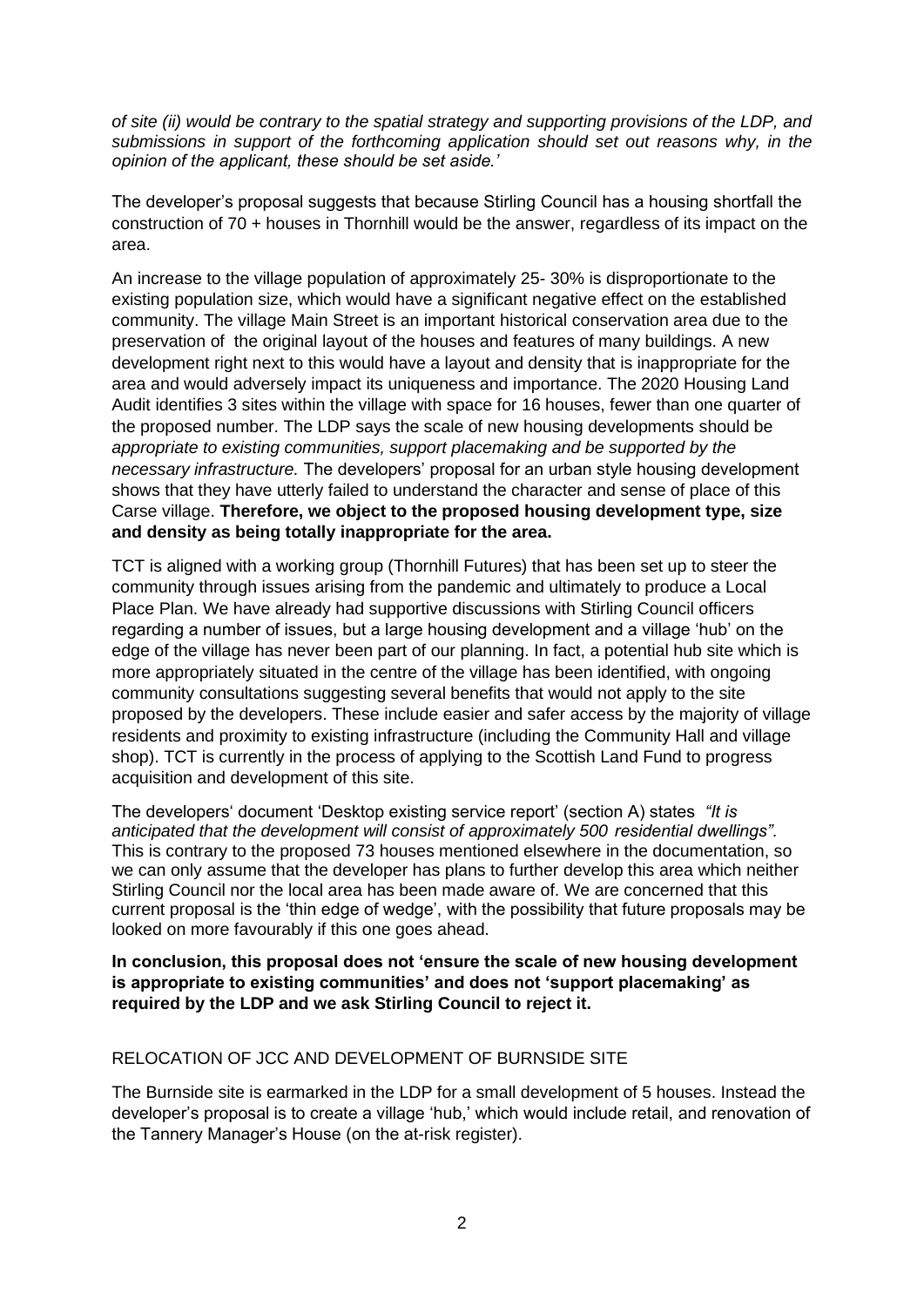As it is within the village Conservation area there should be a detailed planning application as stated in the LDP Policy 7.2 at criteria (b) that: *Given the importance of assessing design matters, applications for Planning Permission in Principle will not normally be considered appropriate for development proposals in Conservation Areas.* However, the outline plans provide very limited information about the number and size of retail units and no information about the Tannery building's future use or who would be responsible for developing it, other than it be *retained for community use along with some new public space.*

We have a number of concerns:

- that if JCC move, the site will be left empty and derelict until the developer has completed the rest of the project which could be 5 or more years;
- similarly for the Tannery house, will this be left derelict, will the community be expected to fund development?;
- that the ground contamination on the JCC site will not be dealt with and there is potential run-off into neighbouring properties and the Boquhapple burn;
- that the proposed village 'hub' is on a corner and across a main road from both the planned new development and most of the existing village, so cannot be considered a suitable central hub or a safe position to encourage extra traffic and footfall.

### **Given that part of the proposals are within the Conservation Area, we believe that this part of the application should be refused on those grounds.**

The developers are basing their economic model on the fact that JCC wants to relocate their premises in order to expand their business and 73 houses have to be built in order to fund their expansion on a new site. While the success of a local business is to be celebrated, this is something which JCC should be undertaking for themselves and it should not be at the expense of the community in which it is based. We believe that the developers are attempting to circumnavigate the LDP and Housing in the Countryside guidance by using the excuse of economic development. Their figures in this regard are necessarily speculative, and there is no way of knowing whether and to what extent Thornhill's community will benefit (economically or otherwise) from the development.

While the JCC site measures approx. 0.6ha in size, the proposal is to develop 8.35 ha agricultural land, almost 14x larger than the allocated land identified by the LDP for the sustainable expansion of Thornhill. The proposal is therefore contrary to this allocation and represents inappropriate overdevelopment adjacent to a Conservation Area. **We object to the proposals on the grounds that the scale and rate of expansion proposed are unsustainable and, as set out above, that the development cannot be considered sustainable in terms of economic or environmental benefits.**

## EMPLOYMENT

The developer's own Economic Assessment says that the onus is on Inverdunning (Thornhill) Ltd to provide the relevant information on net economic benefit in support of the planning application. They acknowledge that the considerable costs associated with supporting the expansion and relocation of JCC Group and the formation of new employment and community uses will in part be funded by the requirement of new housing. This argument seems to be implying that the proposed social and economic benefits are more important than the LDP's aim for *the Spatial Strategy to set appropriate scales of development and steer development to the right locations in terms of the environment, the efficient use and management of infrastructure, and in reducing the need to travel.*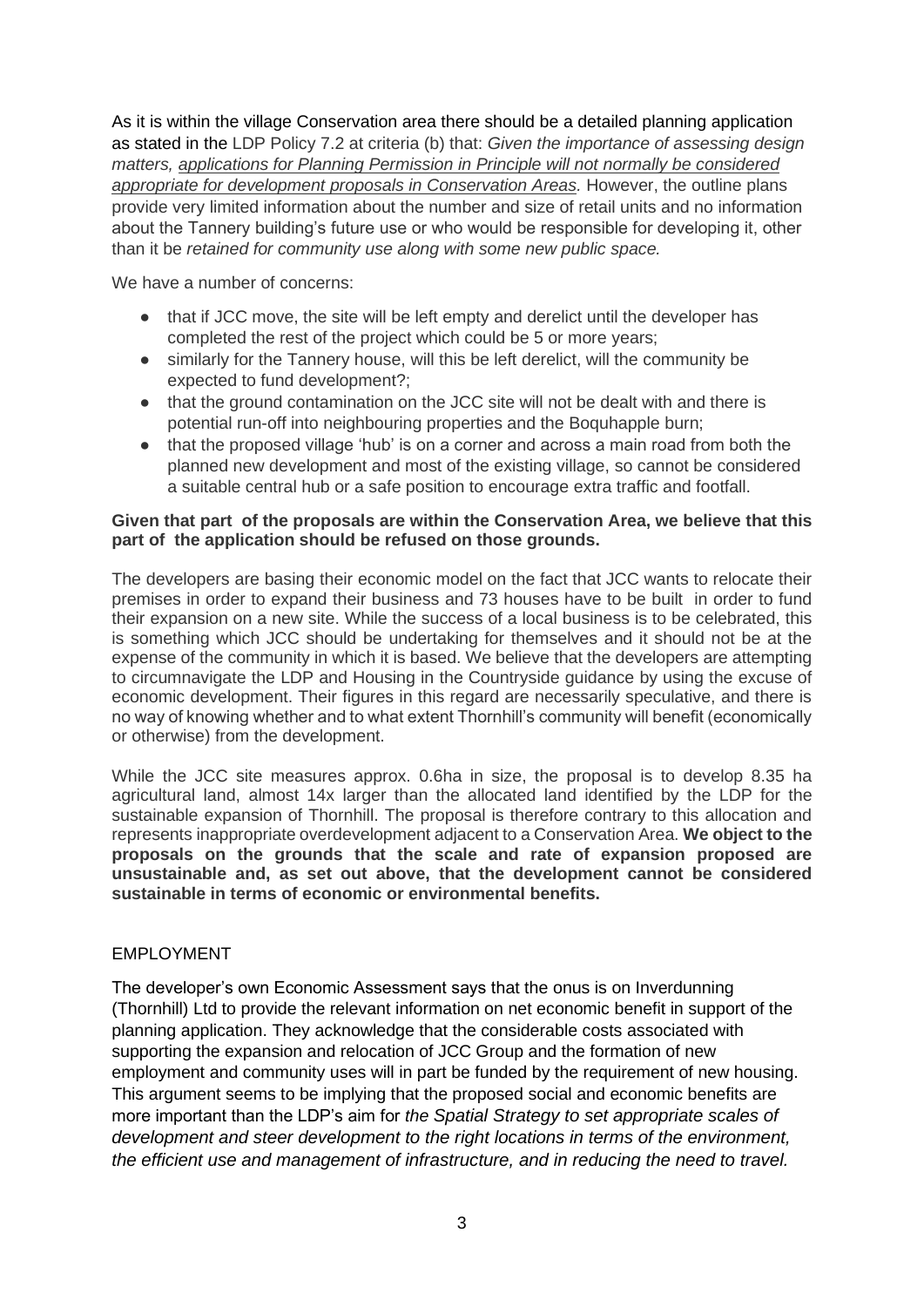The projection for JCC is £10 million turnover and 40 staff (50% being local people) by 2030, however, according to the Economic Assessment in the past year the staff numbers have fallen by 5 so there is no quarantee that JCC will become the major commercial benefit on which the economic rationale for a major housing development is based. The developers' definition of 'local' seems to refer to the Stirling area as few, if any, current JCC employees actually live in or around Thornhill.

The proposed retail area on the Burnside Works site is for one or two units of 1.55 hectares, whereas the LDP has only 0.30 hectares employment site allocation. There is no Retail Impact Assessment to support the claim that 26 full time employees could be supported in one or two units, or what sort of retail of such a size could benefit the local community.

**We do not agree that Inverdunning have demonstrated that the business site development will be of a scale, character, and design commensurate both with the size of the catchment to be served, or with Thornhill village adjacent to where it is located. Therefore we think that the claims about employment creation for the area are unrealistic and ask Stirling Council to request a Retail Impact Analysis.** 

# TRAFFIC AND TRANSPORT

The proposal includes plans of 70+ houses and business premises with a possible 160 new full time equivalent employees and 150 new residents. This would involve a huge increase in the number of journeys to/ from home and work in a given day, not to mention customer travel to access the businesses. The Inverdunning 'Transportation Assessment' is woefully inadequate and their solutions equate to providing a leaflet for new residents about bus times and cycle routes.

The proposed 3 extra junctions in a short stretch of road could cause congestion at peak times, especially at school start/ end times when pedestrians will be crossing the road, which could lead to knock-on congestion on the Main Street. During tourist high season the number of vehicles heading for the Trossachs greatly increases and during harvest periods there are frequently large agricultural machines transiting the village and causing more congestion, as well as being damaging to the fabric of the historic buildings on the Main Street.

There are existing traffic calming measures and a 20-mph speed limit on Main Street which are not effective at the moment and there are already many complaints about the amount of traffic using Thornhill Main Street, without adding more junctions and potentially an extra over 100 cars in the village. Residents have reported that cars parked on the Main Street are often hit by passing traffic and it is a regular occurrence for traffic to drive up on the pavement to pass oncoming vehicles. This is a risk to residents and pedestrians on the narrow pavements. In July 2021 the Community Council requested pedestrian crossings on Main Street and near the Primary school but these were refused on the grounds of no suitable place to site them. How will this be overcome by the developers?

The first bus to Stirling leaves the village at 07.39 and the last return bus leaves Stirling at 17.35 (no Sunday service) therefore excluding shift workers from using them.

The nearest full GP services, dentists and pharmacies are in Doune, Callander or Kippen, none of which are accessible by public bus, only by Demand Responsive Transport (DRT). A development of this size will be expected to increase the demand on the DRT and developers should be expected to contribute to DRT costs.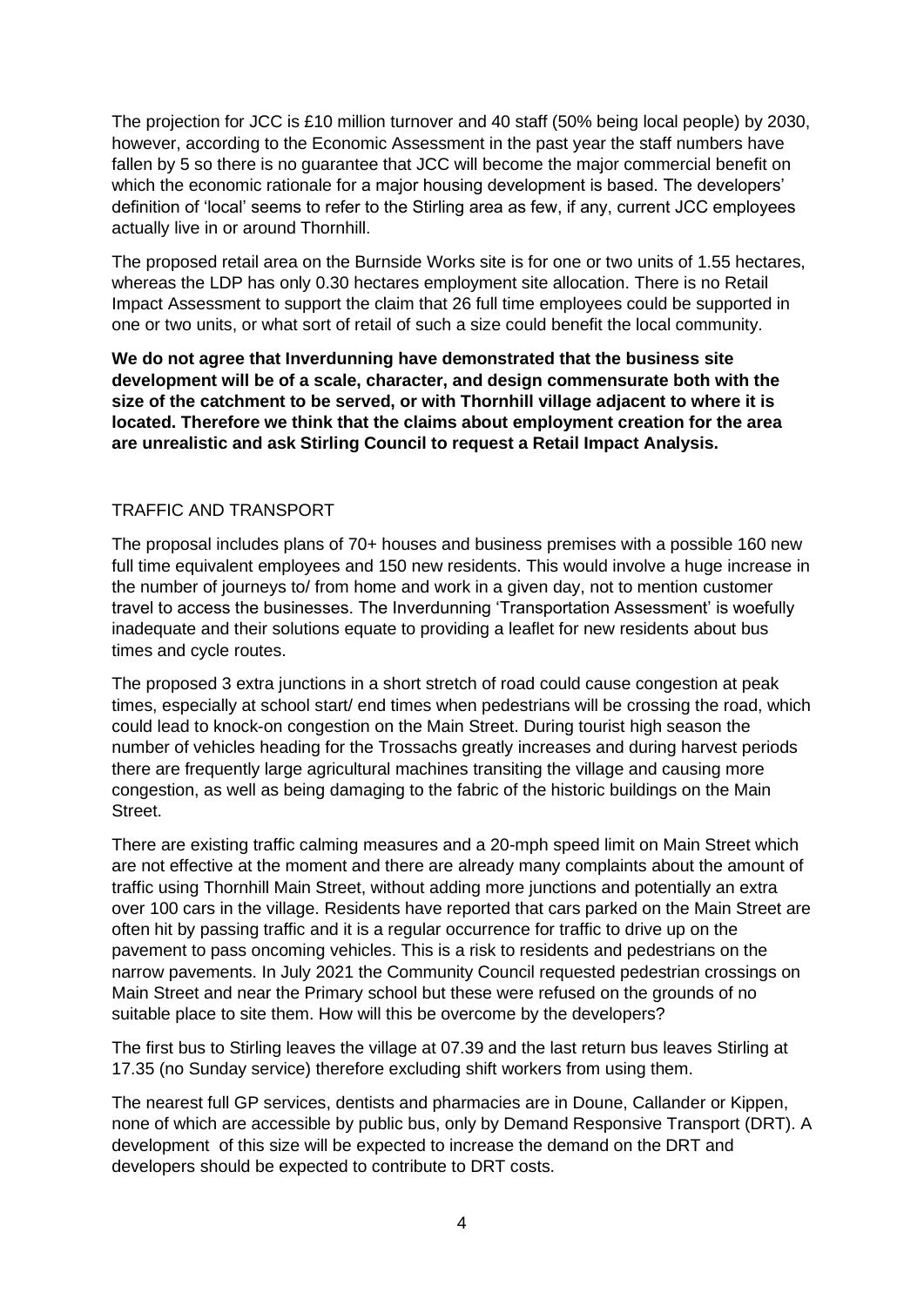The B roads linking Thornhill to Kippen, Doune, Callander and Aberfoyle are narrow, twisting and busy with cars and farm traffic and Paragraph 4.19 of the developer's 'Transportation Assessment' admits that it is unlikely that any but the more experience cyclist would be able to cycle to other settlements, thereby increasing reliance on cars or public transport to travel to work or for leisure. The proposed path network only provides new paths within the housing estate and does nothing to improve access to paths to and from the village.

The Supplementary Guidance 'Transport and Access for New Developments' states that developments should aim to reduce travel demands and maximise access by walking, cycling and public transport. **We do not believe that this proposal can achieve this aim, would not provide sustainable transport options and would in fact worsen the situation, therefore, the choice of location for this development should be questioned.**

## CAPACITY AT WASTE TREATMENT WORKS

3.1 of the *Drainage Strategy Report* proposes to drain foul flows from the development into the Scottish Water combined sewer, however, Scottish Water has confirmed lack of capacity in the current Waste Water Treatment Works. [SEPA's policy principles](https://www.sepa.org.uk/media/90272/wat_ps_06_08_policy_and_supporting_guidance_on_provision_of_waste-water_drianage_in_settlements.pdf) promote the intention of development proposals to connect to the public sewerage system. **Therefore, we would ask the Planners to ensure that growth to the treatment works is a condition of any planning approvals granted to ensure that sustainable practices are adopted.**

## ENVIRONMENTAL IMPACT

A formal screening opinion by Stirling Council found no significant environmental impact on the environment *by virtue of factors such as its nature, size and location; environmental*  sensitivities of the geographical areas likely to be affected by the development as a result of the development. The report states that *neither site is within or adjacent areas identified as sensitive,* however, Guy Harewood the Council's Sustainable Development Project Officer has confirmed that the adjacent North Common is a proposed Local Nature Conservation Site which has been missed by the environmental screening.

In 2020 TCT engaged an ecological consultant to carry out a wildlife and habitat survey of the North Common, the results can be found here [https://thornhillstirling.org/thornhill](https://thornhillstirling.org/thornhill-life/thornhill-biodiversity-group/north-common-survey/)[life/thornhill-biodiversity-group/north-common-survey/](https://thornhillstirling.org/thornhill-life/thornhill-biodiversity-group/north-common-survey/)

A major construction project, increased traffic on the adjacent road along with air pollution could have an adverse effect on this sensitive area. Loss of a neighbouring agricultural site could affect wildlife breeding and feeding patterns. Brown hares, curlew and oystercatcher are known to breed in this area.

The developer's 'Preliminary Ecological Assessment' was carried out on a single occasion in August 2021, by which time the nesting attempts of most breeding birds would have finished. The counts therefore cannot be taken as accurately reflecting the impact on the area**. Further assessments must be carried out prior to any disturbance of this area.**